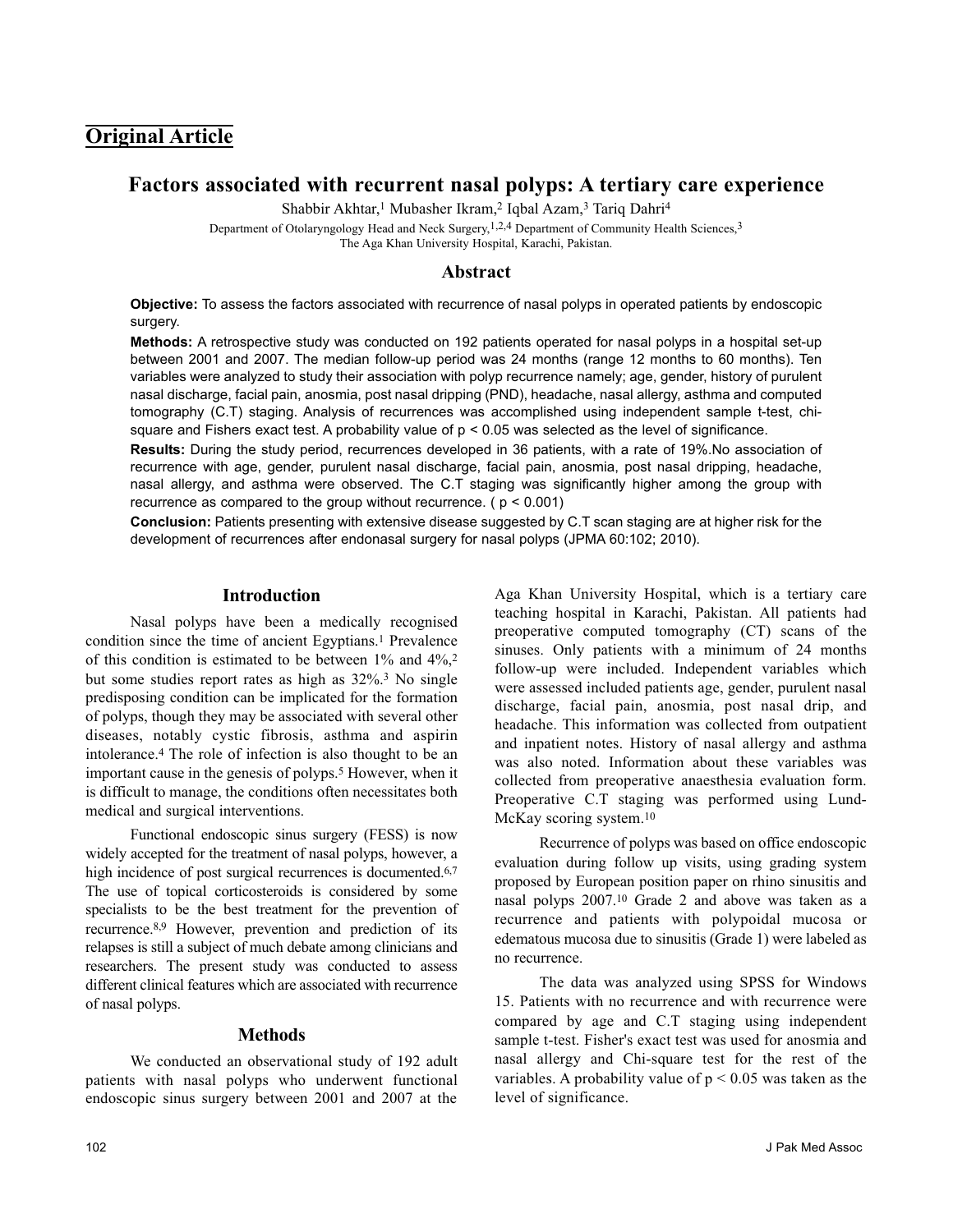### **Results**

 $(p = 0.347)$ , headache (p= 0.139), allergy (p = 0.127) and asthma ( $p = 0.212$ ) was observed.

The records of 192 patients with nasal polyps, who underwent functional endoscopic sinus surgery, were

The mean C.T staging score was higher among the

|                                 | No recurrence $(n = 156)$ n $(\frac{6}{6})$ | Recurrence (n = 36) n $(\frac{9}{6})$ | p value     |
|---------------------------------|---------------------------------------------|---------------------------------------|-------------|
| Age(years) $\dagger$            | 33.87 $(\pm 12.94)$                         | 34.61 $(\pm 13.97)$                   | 0.75        |
| Gender                          |                                             |                                       |             |
| Males                           | 94 (49%)                                    | 26(14%)                               | 0.81        |
| Females                         | 62 $(32%)$                                  | 10(5%)                                |             |
| <b>Purulent Nasal discharge</b> |                                             |                                       |             |
| Present                         | 30(16%)                                     | 5(2%)                                 | 0.45        |
| Absent                          | 126(66%)                                    | 31 $(16%)$                            |             |
| <b>Facial Pain</b>              |                                             |                                       |             |
| Present                         | $19(10\%)$                                  | 6(3%)                                 | 0.47        |
| Absent                          | 137 (71%)                                   | 30 $(16%)$                            |             |
| Anosmia                         |                                             |                                       |             |
| Present                         | $137\%$                                     | $\mathbf{0}$                          | 0.13        |
| Absent                          | 43 (74%)                                    | 36 (19%)                              |             |
| Post nasal drip                 |                                             |                                       |             |
| Present                         | 36(19%)                                     | 11 $(6%)$                             | 0.34        |
| Absent                          | 120(62%)                                    | 25(13%)                               |             |
| Headache                        |                                             |                                       |             |
| Present                         | 74 (39%)                                    | $22(11\%)$                            | 0.13        |
| Absent                          | 82 (43%)                                    | 14(7%)                                |             |
| <b>Allergy</b>                  |                                             |                                       |             |
| Present                         | 12(6%)                                      | $\mathbf{0}$                          | 0.12        |
| Absent                          | 144 (75%)                                   | 36 (19%)                              |             |
| Asthma                          |                                             |                                       |             |
| Present                         | 73 (38%)                                    | $21(11\%)$                            | 0.21        |
| Absent                          | 83 (43%)                                    | 15(8%)                                |             |
| C.T staging score $\dagger$     | 13.25(2.83)                                 | 22.78 (1.45)                          | ${}< 0.001$ |

**Table: Demographic and clinical characteristics by recurrence status.**

† Mean(SD).

reviewed. The study group included 120 male and 72 female patients. The mean age of patients was 34.01 years  $(SD \pm 13.11)$ . Polyps were removed using electrical debrider and maxillary and ethmoid sinuses were opened in all patients. Eighty five (44%) patients also underwent frontal or sphenoid sinusotomy. All patients were treated with postoperative antibiotics and steroids. All our patients received oral prednisolone (0.5 mg/kg/day) for 4 weeks postoperatively followed by topical steroids which were started after 4 weeks and continued for 5 months. Follow-up periods ranged from 24 months to 60 months, with a median of 38 months.

Thirty six (19%) patients developed recurrent nasal polyps during the follow-up period. The median time to recurrence was 14 months (SD  $\pm$  6.3).

The mean age of patients with recurrence was  $(X =$ 34.61  $\pm$  13.97 years) or without recurrence (X = 33.87  $\pm$ 12.94 years). This was not significantly different ( $p =$ 0.759, [Table]). No association of recurrence was observed with sex ( $p=0.181$ ), purulent nasal discharge ( $p= 0.454$ ), facial pain ( $p= 0.471$ ), anosmia ( $p = 0.133$ ) ,post-nasal drip

group with recurrence  $(X = 22.78 \pm 1.45)$  as compared to the group without recurrence  $(X = 13.25 \pm 2.83)$  and was statistically significant ( $p < 0.001$ ).

## **Discussion**

Extensive and radical procedures were recommended historically for the treatment of nasal polyps.<sup>11</sup> Recently, a more conservative surgical procedure like endoscopic debridement has been advocated.<sup>12</sup> Even endoscopic sinus surgery if used as a single modality, results in high recurrence, so additionally, medical modalities that include administration of corticosteroids are recommended.13-15 Multiple studies have assessed factors associated with recurrence after functional endoscopic sinus surgery; and most have grouped patients with nasal polyps and chronic sinusitis.16-19 However, in this study, we had included patients with nasal polyps only.

In our study with respect to specific symptoms, no particular symptom was predictive of eventual recurrence. Similar finding was also reported by Senior et al.<sup>16</sup> However, they found subjective olfactory change as an early